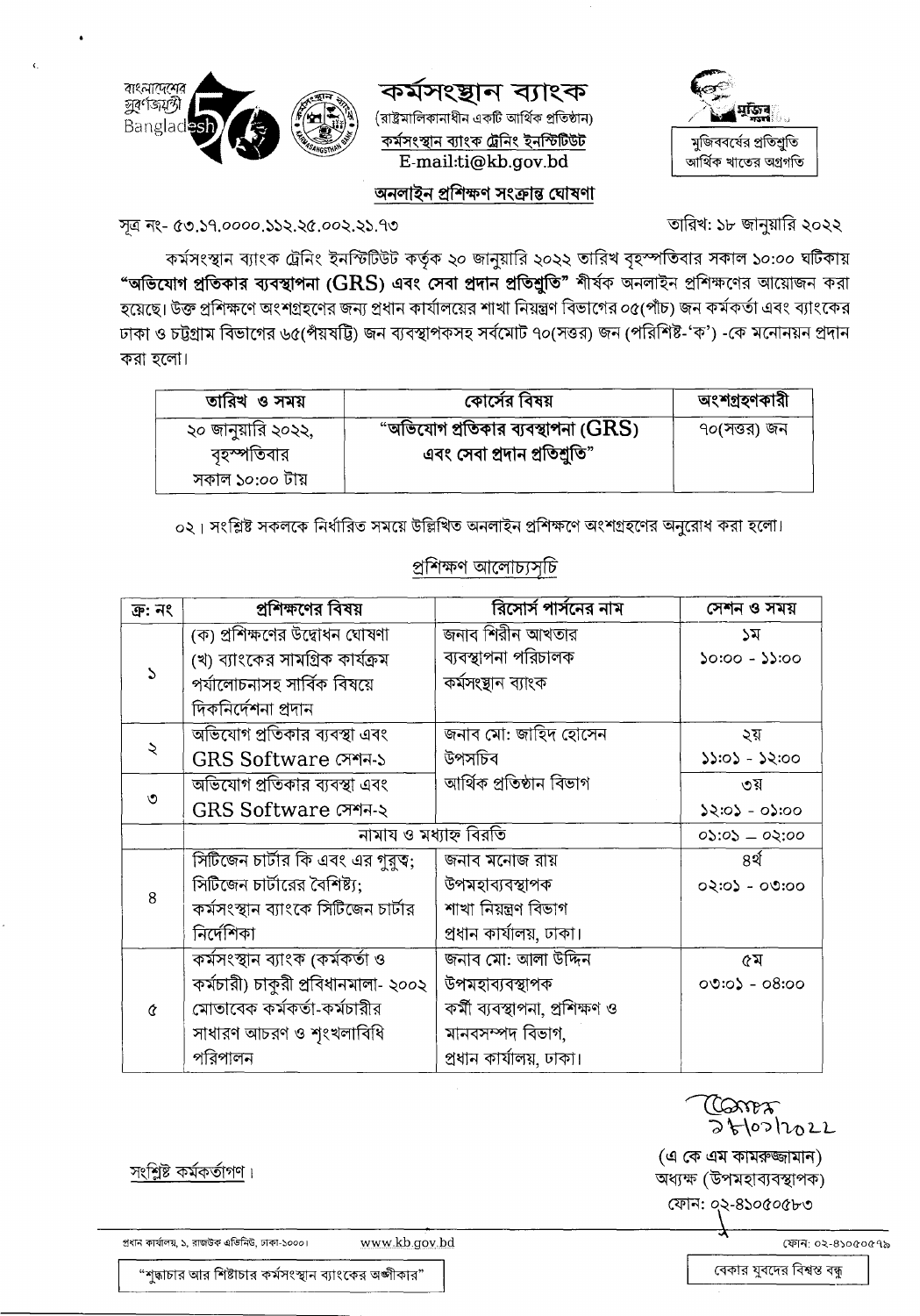সূত্র নং- ৫৩.১৭.০০০০.১১২.২৫.০০২.২১.৭৩

তারিখ: ১৮ জানুয়ারি ২০২২

#### সদয় অবগতি/ প্রয়োজনীয় ব্যবস্থা গ্রহণের জন্য অনুলিপি প্রেরণ করা হলো (ওয়েবসাইট থেকে কপি সংগ্রহের অনুরোধসহ):

- ১। স্টাফ অফিসার, ব্যবস্থাপনা পরিচালক মহোদয়ের সচিবালয়, কর্মসংস্থান ব্যাংক, প্রধান কার্যালয়, ঢাকা;
- ২। স্টাফ অফিসার, উপব্যবস্থাপনা পরিচালক মহোদয়ের দপ্তর, কর্মসংস্থান ব্যাংক, প্রধান কার্যালয়, ঢাকা;
- ৩। স্টাফ অফিসার, মহাব্যবস্থাপক (প্রশাসন/পরিচালন/নিরীক্ষা/হিসাব) মহোদয়ের দপ্তর, কর্মসংস্থান ব্যাংক, প্রধান কার্যালয়, ঢাকা;
- ৪। সকল উপমহাব্যবস্থাপক, কর্মসংস্থান ব্যাংক, প্রধান কার্যালয়, ঢাকা (কোর্সের বিষয়ভিত্তিক লেকচারসীট সংশ্লিষ্ট বিভাগ কর্তৃক রিসোর্স পার্সনকে সরবরাহের অনুরোধসহ);
- ৫। উপমহাব্যবস্থাপক, আইটি বিভাগ, কর্মসংস্থান ব্যাংক, প্রধান কার্যালয়, ঢাকা। তাঁকে পত্রটি ব্যাংকের নিজস্ব ওয়েবসাইটে প্রকাশের প্রয়োজনীয় ব্যবস্থা গ্রহণসহ অনলাইন প্রশিক্ষণ পরিচালনায় আইটি বিষয়ক সার্বিক সহযোগিতা প্রদানের প্রয়োজনীয় ব্যবস্থা গ্রহণের অনুরোধ করা হলো;
- ৬। সকল উপমহাব্যবস্থাপক, কর্মসংস্থান ব্যাংক, বিভাগীয় কার্যালয়;
- ৭। বোর্ড সচিব, পর্যদ সচিবালয়, কর্মসংস্থান ব্যাংক, প্রধান কার্যালয়, ঢাকা;
- ৮। সকল বিভাগীয় নিরীক্ষা কর্মকর্তা, কর্মসংস্থান ব্যাংক;
- ৯। সকল আঞ্চলিক ব্যবস্থাপক, কর্মসংস্থান ব্যাংক;

১০। জনসংযোগ কর্মকর্তা, জনসংযোগ উপবিভাগ, কর্মসংস্থান ব্যাংক, প্রধান কার্যালয়, ঢাকা;

১১। অফিস নথি।

(মো: শা অনুষদ সদস্য (এজিএম)

প্রধান কার্যালয়, ১, রাজউক এভিনিউ, ঢাকা-১০০০।

ফোন: ০২-৪১০৫০৫৭৯

"শুদ্ধাচার আর শিষ্টাচার কর্মসংস্থান ব্যাংকের অঙ্গীকার"

বেকার যুবদের বিশ্বস্ত বন্ধু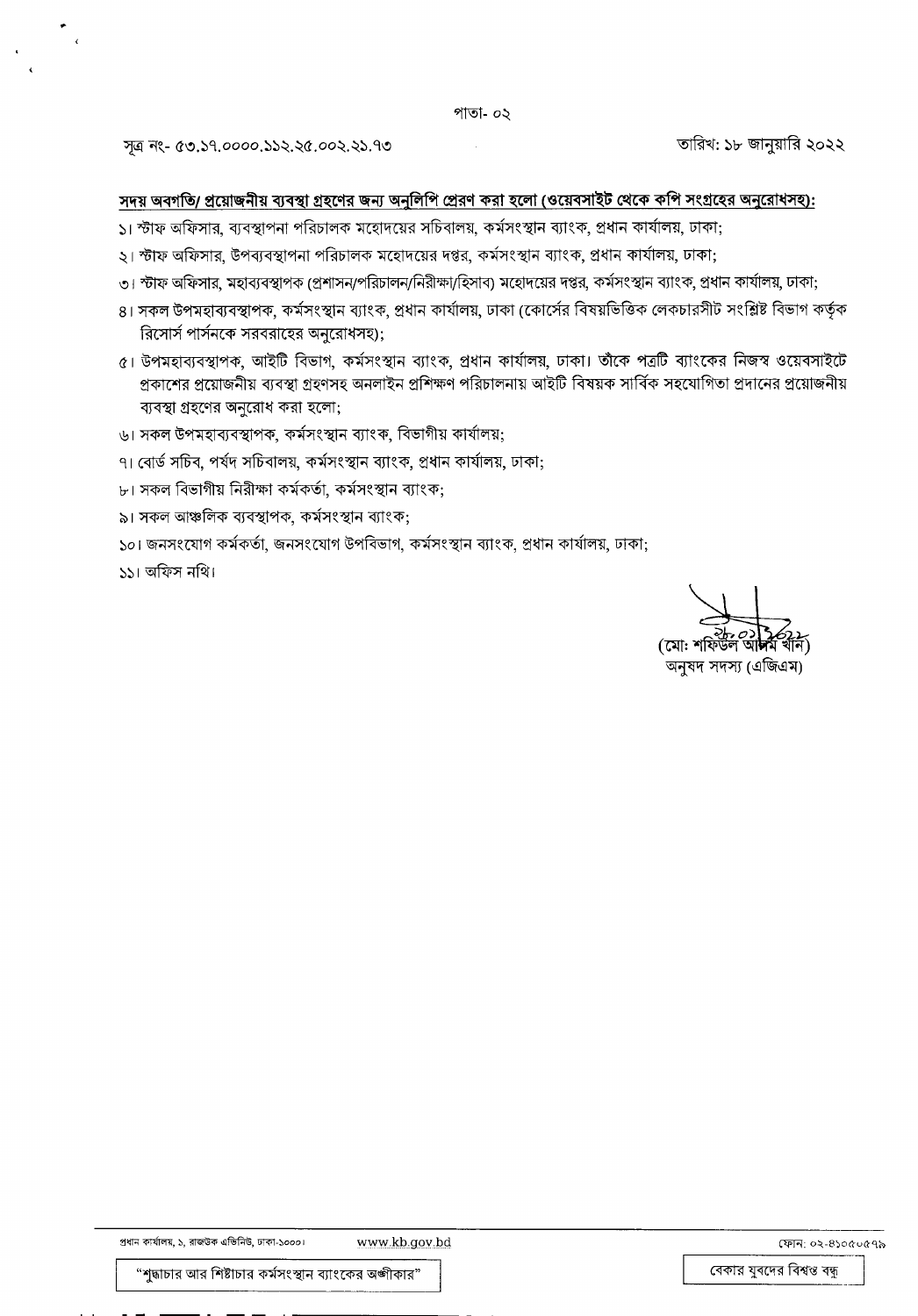



# E-mail:ti@kb.gov.bd

## ২০.০১.২০২২ তারিখে অনুষ্ঠিতব্য অনলাইন প্রশিক্ষণে <u>অংশগ্রহণকারী কর্মকর্তাগণের নামের তালিকা</u>

| ক্ৰ: নং       | কমকতার নাম                           | পদবা    | াজাপএফ নং   | কমস্থল           | মোবাহল নম্বর |
|---------------|--------------------------------------|---------|-------------|------------------|--------------|
| $\Delta$      | ২                                    | ৩       | 8           | đ                | ىل           |
| $\Delta$      | জনাব মোহাম্মদ তোফাজ্জল হোসেন         | এসপিও   | 080         | মুন্সীগঞ্জ শাখা  | 03906-029302 |
| $\lambda$     | জনাব মাহবুবুর রহমান                  | এসপিও   | ৩২০         | দোহার শাখা       | ০১৭০৮-৩৯৭১০৩ |
| ৩             | জনাব মোহাম্মদ আব্দুল আলীম            | এসপিও   | ২৬৮         | কেরাণীগঞ্জ শাখা  | 03906-029308 |
| 8             | জনাব মোহাম্মদ জসিম উদ্দিন            | পিও     | ১০৯         | সিরাজদিখান শাখা  | 03906-029306 |
| ¢             | জনাব ওমর ফারুক                       | এসপিও   | ২১৮         | নবাবগঞ্জ শাখা    | ০১৭০৮-৩৯৭১০৬ |
| $\mathcal{G}$ | জনাব মোহাম্মদ নাসিমূল হক             | পিও     | २२८         | সিংগাইর শাখা     | ০১৭০৮-৩৯৭১১৬ |
| $\mathbf{q}$  | জনাব মোহাম্মদ শাহজামাল মল্লিক        | এসপিও   | ৩৬১         | নারায়ণগঞ্জ শাখা | 03906-029339 |
| ৮             | জনাব কমল কুমার দত্ত                  | এসপিও   | 000         | ডেমরা শাখা       | ০১৭০৮-৩৯৭১২০ |
| $\delta$      | জনাব মোহাম্মদ ইমাম হাসান             | ত্ৰসপিও | ৩৩৭         | সোনারগাঁও শাখা   | ০১৭০৮-৩৯৭১১৯ |
| ১০            | জনাব মোহাম্মদ কামরুল হাসান           | পিও     | 0.66        | নরসিংদী শাখা     | 03906-029323 |
| 55            | জনাব প্ৰনব কুমার ঘোষ                 | পিও     | ৮৭২         | আড়াইহাজার শাখা  | ০১৭০৮-৩৯৭০৯৫ |
| ১২            | জনাব মোহাম্মদ রাসেদুল আহসান          | এসপিও   | $\alpha$    | বুপগঞ্জ শাখা     | 05906-029556 |
| ১৩            | জনাব মোহাম্মদ মানজিমুল হক            | পিও     | ৩৬২         | কালীগঞ্জ শাখা    | 03906-029328 |
| 58            | জনাব মুহাম্মদ মিজানুর রহমান<br>মিজান | এসপিও   | 9b0         | কালিয়াকৈর শাখা  | 05906-059520 |
| 5¢            | জনাব মোঃ মোবারক হোসাইন               | পিও     | 5852        | শ্ৰীপুর শাখা     | ০১৭০৮-৩৯৭১২৬ |
| ১৬            | জনাব মোঃ বদরুল আলম                   | পিও     | 0.58        | কাপাসিয়া শাখা   | 05906-029529 |
| 59            | জনাব মুহাম্মদ ওবায়দুর রহমান         | ত্ৰসপিও | 808         | ফরিদপুর শাখা     | ০১৭০৮-৩৯৭১২৮ |
| ১৮            | জনাব মোঃ জাহাজীর আলম                 | এসও     | ৯০২         | ডামুড্যা শাখা    | 03906-029308 |
| ১৯            | জনাব মোহাম্মদ মজিবুর রহমান           | এসপিও   | 559         | রাজবাড়ী শাখা    | ০১৭০৮-৩৯৭১৩১ |
| ২০            | জনাব এস এম আনোয়ার পারভেজ            | এসপিও   | ৩১৯         | শরীয়তপুর শাখা   | ০১৭০৮-৩৯৭১৩৩ |
| ২১            | জনাব এস এম জিয়াউল হাসান             | পিও     | $88\lambda$ | পাংশা শাখা       | ০১৭০৮-৩৯৭১৩২ |
| ২২            | জনাব মোঃ নাজিম উদ্দিন                | পিও     | 5529        | আলফাডাজা শাখা    | ০১৭০৮-৩৯৭১২৯ |
| ২৩            | জনাব এস. এম, কামাল হোসেন             | এসও     | ৯১২         | সালথা শাখা       | ০১৭০৮-৩৯৭১৩০ |
| ২৪            | জনাব বি.এম নাসিরুল ইসলাম             | এসও     | ৬০২         | জাজিরা শাখা      | ০১৭৯২-৪৯৬২৩৫ |
| ২৫            | জনাব মোঃ শাহীন খান                   | পিও     | ৩৯৭         | তাজা শাখা        | ০১৭০৮-৩৯৭৩৪৯ |

Com

ins

ৰাংনামেশের<br>যুদ্রণঙ্গান্তী<br>Banglad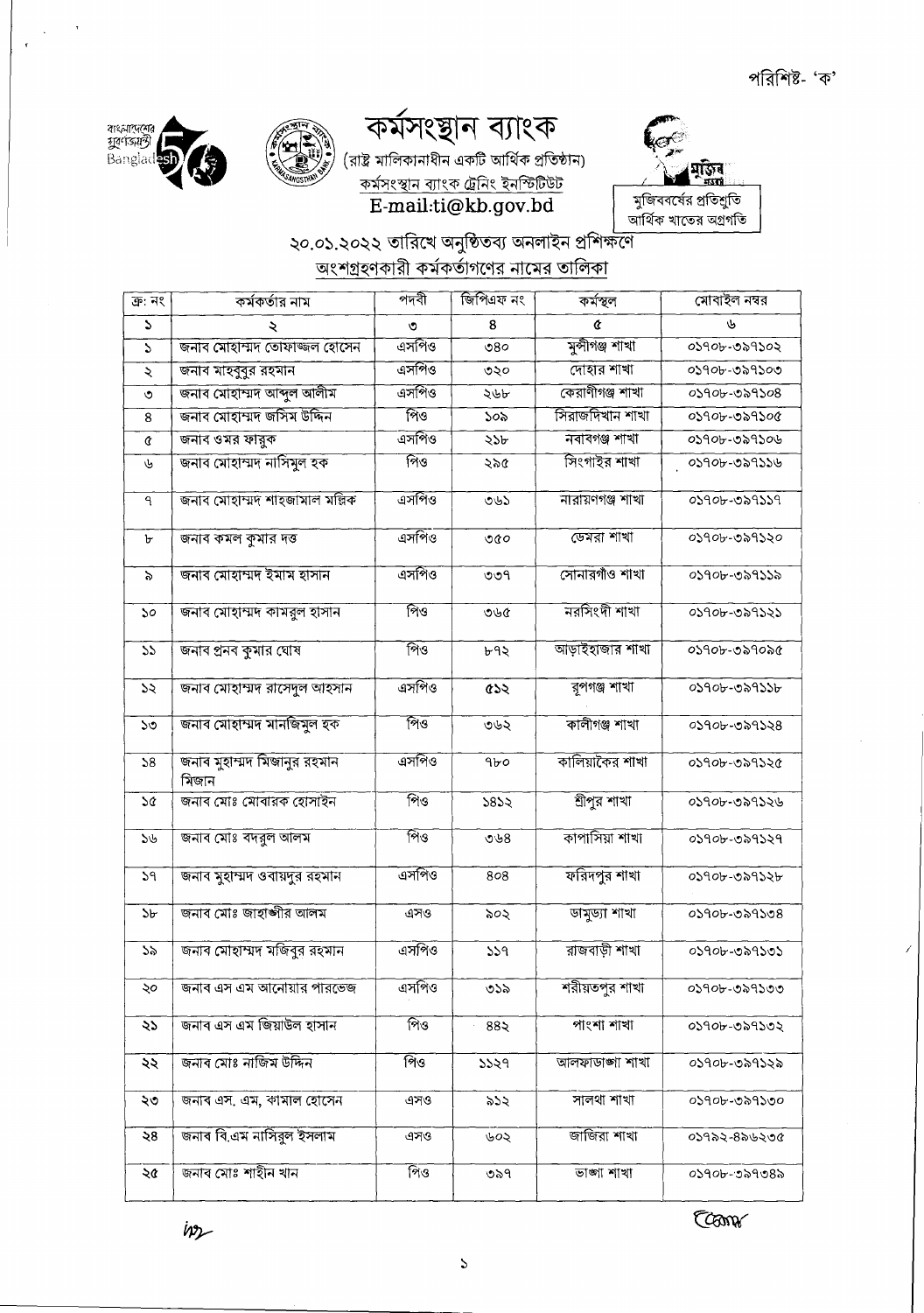$h_{\mathcal{Z}}$ 

 $\bar{\mathcal{A}}$ 

Com

| ক্ৰ: নং        | কর্মকর্তার নাম                    | পদবী         | জিপিএফ নং       | কৰ্মস্থল         | মোবাইল নম্বর   |
|----------------|-----------------------------------|--------------|-----------------|------------------|----------------|
| S              | ২                                 | ৩            | 8               | a                | ىل             |
| ২৬             | জনাব সুলতান আহম্মেদ               | এসও          | ৬০৩             | নড়িয়া শাখা     | ০১৭০৮-৩৯৭০৯২   |
| ২৭             | জনাব শফিক রায়হান                 | এসপিও        | ৭২              | ট্ংগীপাড়া শাখা  | 03906-029380   |
| ২৮             | জনাব কামরুল হাসান মাতৃববর         | এসপিও        | ১২৮             | গোপালগঞ্জ শাখা   | ০১৭০৮-৩৯৭১৩৯   |
| ২৯             | জনাব কাজী শাহনেওয়াজ ইসলাম        | এসপিও        | 5850            | মাদারীপুর শাখা   | ০১৭০৮-৩৯৭১৩৫   |
| ৩০             | জনাৰ নিত্যানন্দ ৰস                | এসপিও        | 28 <sub>r</sub> | শিবচর শাখা       | ০১৭০৮-৩৯৭১৩৬   |
| ৩১             | জনাব শেখ মুঞ্জীল আলী              | পিও          | ৮৩২             | কোটালীপাড়া শাখা | ০১৭০৮-৩৯৭১৪১   |
| ৩২             | জনাৰ মীর আবুল এহসান               | ৰ্ণিও        | ১৯৮             | কাশিয়ানী শাখা   | 03906-029382   |
| ৩৩             | জনাৰ গৌৱাজ্ঞা বিশ্বাস             | পিও          | b98             | মুকসুদপুর শাখা   | ০১৭০৮-৩৯৭১৪৩   |
| ৩৪             | জনাব আল মাহমুদ বাদল               | পিও          | $\geqslant$ 88  | রাজৈর শাখা       | ০১৭০৮-৩৯৭১৩৭   |
| ৩৫             | জনাব দিপংকর কর্মকার               | পিও          | ৮১২             | কালকিনি শাখা     | 03906-029306   |
| ৩৬             | জনাব মো: হারুন অর রশীদ            | <u>এসপিও</u> | ৩৬৭             | চট্টগ্ৰাম শাখা   | ০১৭০৮-৩৯৭১৭৬   |
| ৩৭             | জনাৰ মোহাম্মদ শাহীনুর আলম<br>ভূঞা | এসও          | ৫৬৩             | সীতাকৃন্ড শাখা   | ় ০১৭০৮-৩৯৭১৭৭ |
| ৩৮             | জনাব ভাস্কর দাশগুপ্ত              | এসপিও        | ৭৫৩             | রাজুনীয়া শাখা   | ০১৭০৮-৩৯৭১৭৮   |
| ৩৯             | জনাব নবারুন চাকমা                 | পিও          | ৩২৩             | রাজামাটি শাখা    | ০১৭০৮-৩৯৭১৭৯   |
| 80             | জনাব মায়া শংকর চাকমা             | পিও          | ৩৬৬             | কাপ্তাই শাখা     | ০১৭০৮-৩৯৭১৮০   |
| 85             | জনাব ওম প্রকাশ ধর                 | এসপিও        | ২০৩             | খাগড়াছড়ি শাখা  | ০১৭০৮-৩৯৭১৮১   |
| $8\lambda$     | জনাব রিয়াজ আহম্মদ চৌধুরী         | এসপিও        | <b>089</b>      | মীরসরাই শাখা     | 0390৮-৩৯৭৩৪৫   |
| 8 <sub>0</sub> | জনাব আশীষ বড়ুয়া                 | এসও          | ৫১০             | ফটিকছড়ি শাখা    | ০১৭০৮-৩৯৯৭৬৫   |
| 88             | জনাব সৈয়দা ফারহানা মান্নান       | পিও          | ৮১৮             | পাহাড়তলী শাখা   | ০১৭০৮-৩৯৭০৫৯   |
| 8¢             | জনাব মাহবুব কামাল বিন খালেদ       | পিও          | 856             | কক্সবাজার শাখা   | ০১৭০৮-৩৯৭১৮২   |
| 8৬             | জনাব প্ৰেমতোষ নাথ                 | পিও          | ৯৭              | বান্দরবান শাখা   | ০১৭০৮-৩৯৭১৮৩   |
| 89             | জনাব মোঃ জাহাঙ্গীর আলম            | এসপিও        | ৭৭৩             | চকরিয়া শাখা     | 05906-029568   |
| 8 <sub>b</sub> | জনাব উত্তম কুমার বড়ুয়া          | পিও          | 88 <sub>0</sub> | পটিয়া শাখা      | ০১৭০৮-৩৯৭১৮৫   |
| ৪৯             | জনাব সুনন্দা হালদার               | পিও          | ১৪৩০            | আনোয়ারা শাখা    | ০১৭০৮-৩৯৭১৮৬   |
| ¢о             | জনাব খায়রুল আলম কবীর             | এসপিও        | ২৭৪             | কুমিল্লা শাখা    | ০১৭০৮-৩৯৭১৮৭   |
| <b>ري</b>      | জনাব নাসিমা বেগম                  | এসপিও        | 800             | চান্দিনা শাখা    | ০১৭০৮-৩৯৭১৮৮   |
| QS.            | জনাব মোঃ সাইফুর রহমান             | এসপিও        | 98 <sub>b</sub> | নাজলকোট শাখা     | ০১৭০৮-৩৯৭১৮৯   |
| ৫৩             | জনাব মোহাম্মদ আব্দুল জলিল         | পিও          | ৩৩৯             | চৌদ্দগ্ৰাম শাখা  | ০১৭০৮-৩৯৭১৯০   |

 $\boldsymbol{\zeta}$